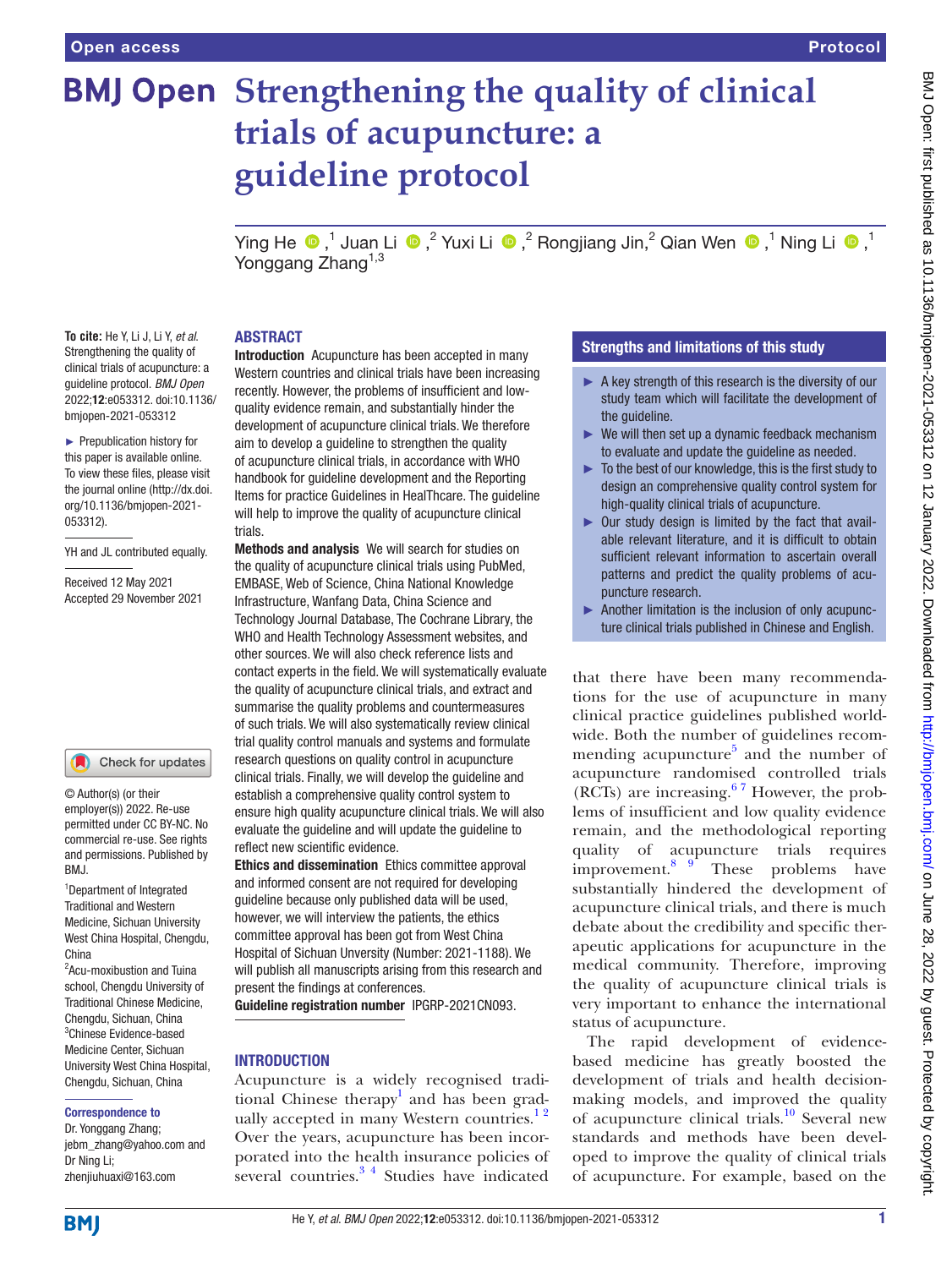Consolidated Standards of Reporting Trials (CONSORT) statement, $\frac{11}{11}$  the STandards for Reporting Interventions in Clinical Trials of Acupuncture  $(STRICTA)^{12}$  has been published. The STRICTA is an extended version of the CONSORT statement. These measures are intended to promote the development and improve the quality of clinical trials of acupuncture. However, recent evidence demonstrates that the quality of acupuncture clinical trials still requires improvement.<sup>13–16</sup> This may be because the current international standards and quality control system for acupuncture clinical trials address only some aspects of the process of such trials. For example, reporting standards focus on the quality of reporting and acupuncture clinical trial registration standards focus on trial registration. Some aspects of clinical trials and the quality of research data may be neglected, and there is a lack of systematic and comprehensive monitoring of the quality of acupuncture clinical trials. Therefore, there is an urgent need to establish a comprehensive quality control system for acupuncture clinical trials, to improve trial quality. A guideline is needed to help establish a quality control system. This paper describes a protocol to develop such a guideline.

## **METHODS**

This guideline will refer to the processes and methods of the WHO formulation manual  $(2014$  edition), <sup>[17](#page-6-9)</sup> and will be formulated in accordance with the relevant requirements of the Appraisal of Guidelines for Research and Evaluation (AGREE II)<sup>18</sup> and the Reporting Items for practice Guidelines in HealThcare (RIGHT).<sup>[19](#page-6-11)</sup> A visual overview of our approach, highlighting key components of the process, is shown in [figure](#page-2-0) 1. The project will comprise four parts: (1) Systematic review to identify all quality problems in acupuncture clinical trials; (2) Systematic review of manuals on quality control in clinical trials; (3) Establishment of a guideline for highquality acupuncture clinical trials and (4) Updating and re-evaluation of the guideline. The time of the guideline development will be from January 2021 to December 2023.

## An explanation of the terms used in this protocol **Acupuncture**

Acupuncture is a clinical discipline that is an important part of traditional Chinese medicine (TCM). Acupuncture is used to prevent and treat diseases using the framework of TCM theory.

#### Clinical trial

This term in the current study refers to any study of acupuncture intervention in humans (patients or healthy volunteers) to confirm the effects of acupuncture. The aim of a clinical trial in current study is to determine the efficacy and safety of the acupuncture intervention.

## Agency of the Guideline

This guideline will be jointly initiated by members of editorial boardof the Chinese Journal of Evidence-Based Medicine and members of the editorial board of Journal of Evidence-based Medicine. We will also invite the professional committee for evidence-based medicine of the Chinese Medical Doctor Association, and the Evidence-Based Acupuncture and Moxibustion Professional Committee of the Chinese Association of Acupuncture–Moxibustion to be involved in. The West China Hospital of Sichuan University and the Chengdu University of Traditional Chinese Medicine were involved in formulating parts of the guideline.

## Ethics and dissemination

Ethics committee approval and informed consent are not required for developing the guideline because only published data will be used, however, because we will interview the stakeholders including patients, the ethics committee approval has been got from West China Hospital of Sichuan University(Number: 2021-1188). We will publish all manuscripts arising from this guideline and present the findings at conferences. We will also encourage user feedback to inform future updates of the guideline, as needed.

## Multidisciplinary teams

The guideline project team will comprise four parts: the guideline steering committee, the guideline expert group, the guideline secretariat group, and the external review group. The responsibilities of each group will be consistent with previously published proposal documents.<sup>19</sup>

The steering committee will be planned to be consist of ten experienced guide-making experts: seven clinical acupuncturists and three methodologists.

Taking into account regionality, authority and multidisciplinary collaboration, $20$  we plan to invite 26 guidemaking experts, including senior clinical acupuncturists, senior acupuncture researchers, and experts and editors in evidence-based acupuncture. They will participate in three Delphi survey rounds to determine the quality issues the guideline will cover. The guideline expert group will not initially include economists and management experts. If relevant issues arise in the process of formulating the guideline, face-to-face interviews will be conducted and we will feed back the results of the consultation to the expert group.

The secretariat group is composed of several people who are clinical acupuncturists or evidence-based physicians with experience in developing guidelines. To ensure that consistent standards are used during the development process, all study investigators will receive standardised training.

The members of the external review expert group will include acupuncturists, policy researchers, and medical journal editors. They will not be directly involved in the formulation of the guideline, but will be responsible for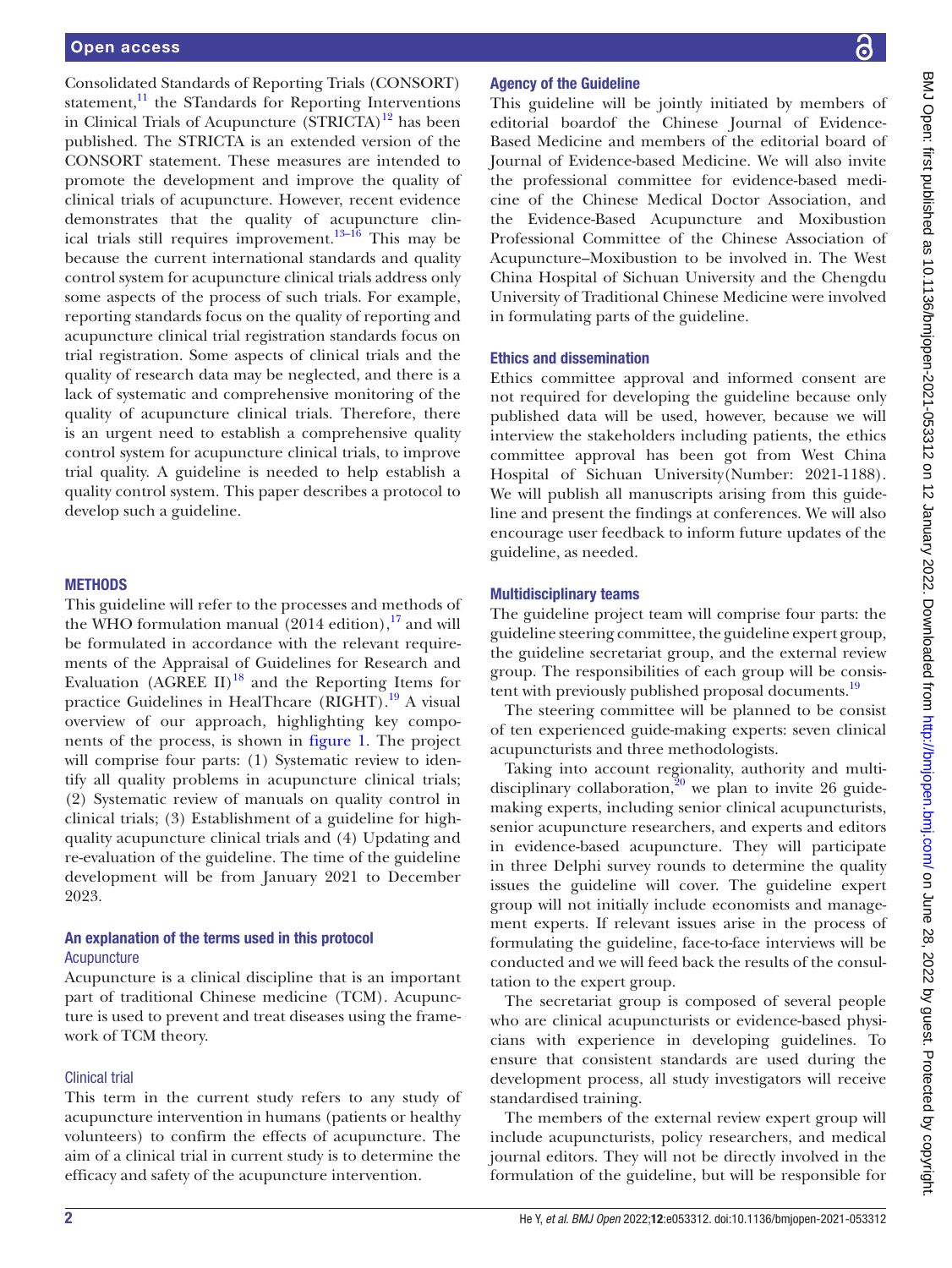

<span id="page-2-0"></span>Figure 1 Flow chart diagram of guideline development.

reviewing the full guideline and provide valuable feedback as and when the recommendations are developed.

## Guideline scope

The preliminary name of the guideline is 'Comprehensively strengthening the quality of clinical trials of acupuncture'. The guideline will be relevant for medical institutions that carry out clinical studies on acupuncture, such as TCM hospitals, integrated traditional Chinese and Western medicine hospitals, integrated TCM and Western medicine departments of general hospitals, and institutions engaged

in acupuncture research. The users will include clinical acupuncturists, acupuncture researchers and medical journal editors. The guideline will focus on the scientific and rational design of high quality acupuncture clinical trials, the stringency and standardisation of implementation, the accuracy and transparency of results reporting, and the standardisation and comprehensiveness of trial reports.

## Search strategy

To assess the quality problems of acupuncture clinical trials, we will develop a search strategy based on the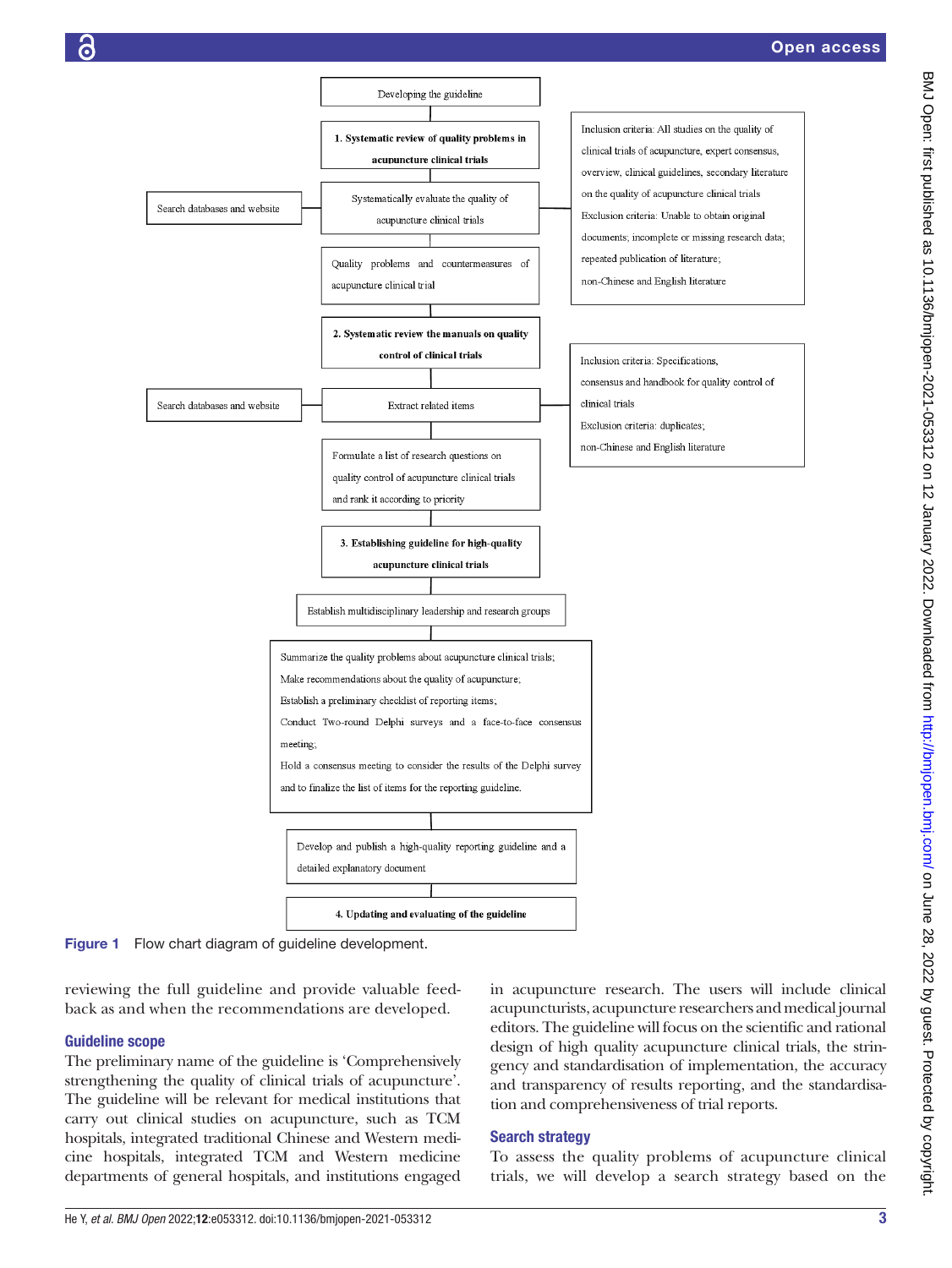## <span id="page-3-0"></span>Table 1 Strategies for retrieval of relevant studies evaluating the quality of acupuncture clinical trials

|                   | <b>Search terms</b>                                                                                                                                                                                                                                                                                                                                                                                                                                                                                                                                   |
|-------------------|-------------------------------------------------------------------------------------------------------------------------------------------------------------------------------------------------------------------------------------------------------------------------------------------------------------------------------------------------------------------------------------------------------------------------------------------------------------------------------------------------------------------------------------------------------|
| Strategy 1        |                                                                                                                                                                                                                                                                                                                                                                                                                                                                                                                                                       |
| #1                | Acupuncture OR filiform acupuncture OR<br>electroacupuncture OR moxibustion OR<br>acupuncture and moxibustion OR ear acupuncture<br>OR transcutaneous electrical stimulation OR<br>acupoint application OR acupoint catqut<br>embedding OR heat-sensitive moxibustion OR<br>fire acupuncture OR acupoint injection OR warm<br>needle OR small needle knife OR thumbtack<br>needling OR skin needle OR intradermal needle<br>OR scalp acupuncture OR eye needle OR body<br>acupuncture OR hand twist needle OR triangular<br>needle OR auriculotherapy |
| #2                | Quality OR quality evaluation OR quality control<br>OR methodology quality                                                                                                                                                                                                                                                                                                                                                                                                                                                                            |
| #3                | #1 AND #2                                                                                                                                                                                                                                                                                                                                                                                                                                                                                                                                             |
| <b>Strategy 2</b> |                                                                                                                                                                                                                                                                                                                                                                                                                                                                                                                                                       |
| #1                | Acupuncture OR filiform acupuncture OR<br>electroacupuncture OR moxibustion OR<br>acupuncture and moxibustion OR ear acupuncture<br>OR transcutaneous electrical stimulation OR<br>acupoint application OR acupoint catgut<br>embedding OR heat-sensitive moxibustion OR<br>fire acupuncture OR acupoint injection OR warm<br>needle OR small needle knife OR thumbtack<br>needling OR skin needle OR intradermal needle<br>OR scalp acupuncture OR eye needle OR body<br>acupuncture OR hand twist needle OR triangular<br>needle OR auriculotherapy |
| #2                | Quality OR quality evaluation OR quality control<br>OR methodology quality                                                                                                                                                                                                                                                                                                                                                                                                                                                                            |
| #3                | Systematic review OR Meta-Analysis OR overview<br>OR clinical guidelines OR expert consensus OR<br>reporting guideline                                                                                                                                                                                                                                                                                                                                                                                                                                |
| #4                | #1 AND #2 AND #3                                                                                                                                                                                                                                                                                                                                                                                                                                                                                                                                      |

results of expert consultation. The following sources will be searched: PubMed, EMbase, Web of Science, China National Knowledge Infrastructure (CNKI), WanFang Data, China Science and Technology Journal Database, The Cochrane Library, the WHO and Health Technology Assessment (HTA) websites and other sources. All relevant studies evaluating the quality of acupuncture clinical trials will be comprised; there will be no limitation on publication year. Different combinations of subject terms, free terms and keywords will be used for different databases. In addition, the quality summarised from guideline, systematic review will be also included. The search terms are shown in [table](#page-3-0) 1.

To develop the quality control guideline, we will search specifications, consensus, and handbooks using PubMed, EMbase, Web of Science, CNKI, WanFang Data, China Science and Technology Journal Database, The Cochrane Library and the WHO and HTA websites. Additionally, references from relevant literature will be manually searched. We will also check the Enhancing the QUAlity <span id="page-3-1"></span>Table 2 Strategies for retrieval the consensuses and handbooks Step Search terms #1 quality control OR quality evaluation OR quality assurance OR trial #2 manual OR handbooks OR specifications OR consensus #3 #1 AND #2

and Transparency Of health Research (EQUATOR) network to identify any reporting guidelines that are published or under development. The retrieval scheme is shown in [table](#page-3-1) 2. The retrieval strategy will be adjusted according to the different databases.

## Inclusion and exclusion criteria

The inclusion criteria will comprise (1) All studies on the quality of clinical trials of acupuncture, including experimental studies (RCTs, non-RCTs and non-randomised concurrent controlled trials) and observational studies (cohort studies, case control studies, cross-sectional studies); (2) Clinical guidelines and expert consensuses and (3) Secondary literature on the quality of acupuncture clinical trials (systematic reviews, meta-analyses and overviews). Only published final reports of studies will be eligible. We will exclude articles not written in Chinese or English; articles with incomplete or missing research data; articles for which we are unable to obtain original data; and duplicate articles.

# Data extraction and management

Prior to formal screening, we will conduct tests to maintain consistency in data extraction. The data form will be uniformly developed by an expert, and the literature data extraction and management will be completed independently by two researchers. Any discrepancies between reviewers will be resolved through discussion with a third party. Should any new information that is of interest arise during the full-text screening or data extraction, we will update the data collection form to incorporate this information. Any modifications to the present protocol will be reported in the final published review.

# Systematic review

Two reviewers will evaluate the quality of non-RCTs using the Methodological Index for Non-Randomised Studies.<sup>21</sup> For RCTs, the risk of bias<sup>22</sup> will be assessed using the Cochrane Collaboration risk of bias assessment tool (Cochrane Handbook for Systematic Reviews of Interventions V.5.1.0). The Newcastle-Ottawa Scal<sup>23</sup> will be used for cohort, case–control and cross-sectional studies. The AGREE II tool $^{18}$  will be used for clinical research guidelines. We will assess the methodological quality of comprised systematic reviews and meta-analyses using the AMSTAR 2 (A MeaSurement Tool to Assess systematic Reviews) criteria.<sup>24</sup> We will refer to the Cochrane Collaboration systematic review evaluation handbook during the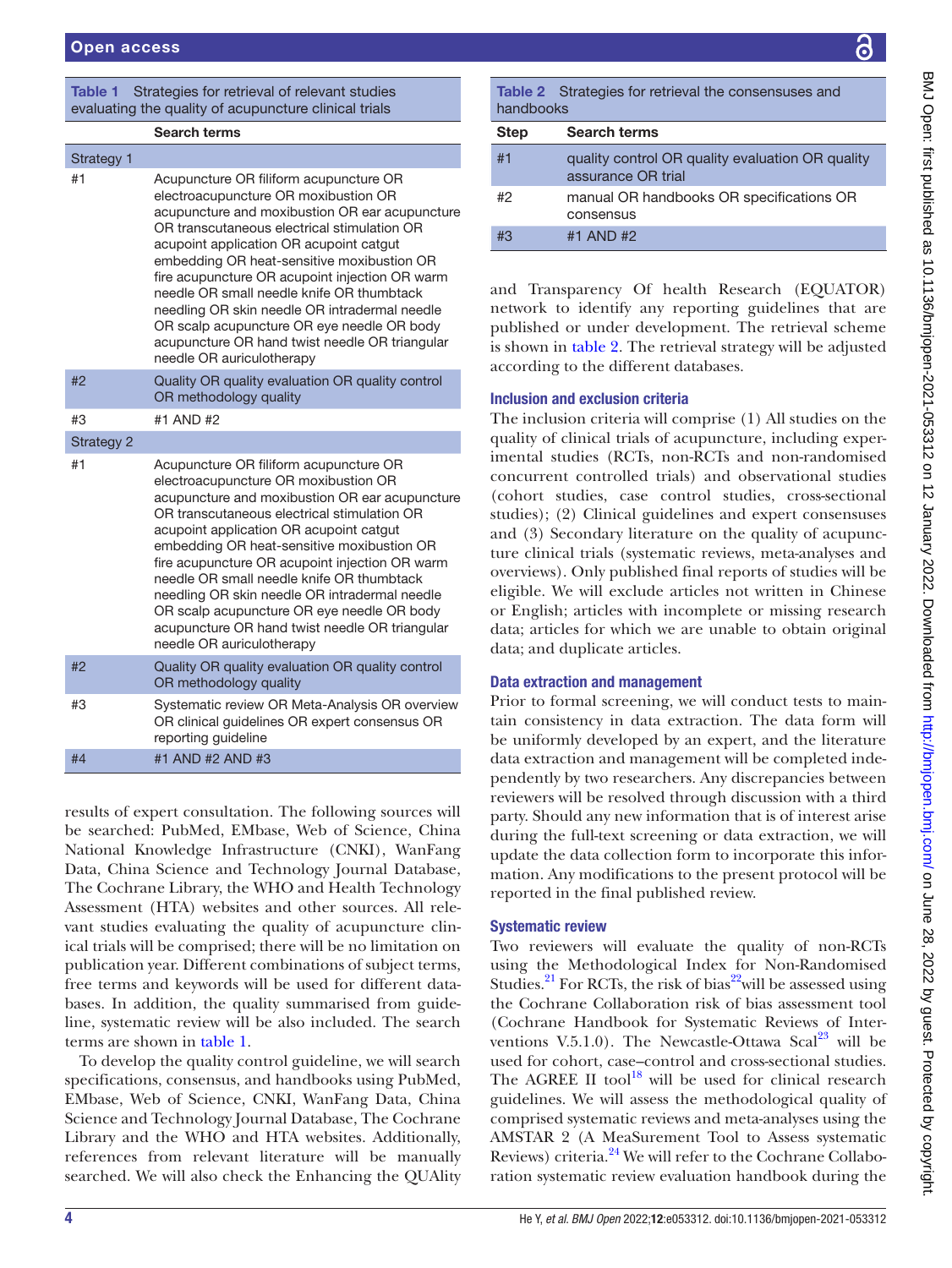entire process of developing this guideline. $^{25}$  Each article will be reviewed by two independent investigators trained in research methodology and statistics. We will examine the level of inter-reviewer agreement using Cohen's kappa statistic; any discrepancies between reviewers will be resolved through discussion. The secretariat group will summarise and clearly present the recommendations.

## Generation of a list of candidate items

The generation of a list of candidate items will be informed by two sources. First, a list of items will be compiled based on the guideline secretariat group's report of the studies comprised in the methodological review and interview of the stakeholders. Second, this list will be presented to the guideline expert group alongside the methodological studies report. The expert group will then participate in three Delphi survey rounds to determine the quality issues the guideline will cover. A 5-point Likert scale will be used to rate the importance of each question, ranging from not important to extremely important. Using statistical analysis of the average score and coefficient of variation of each topic, the final decision about the quality of clinical trials comprised in the guideline will be made by the steering committee according to specific consensus rules. The quality issues set out in the guideline proposal may be fine-tuned in this section, based on the feedback of the guideline expert group. The guideline will be developed according to the guidance for developers of health research reporting guidelines.<sup>26</sup> [Table](#page-4-0) 3 shows the complete guideline development workflow.

# Development the Guideline

In this stage, we will develop and refine the guideline. We will invite acupuncture clinical experts, evidence-based methodology experts, reporting guideline methodological experts, journal editors and statistical experts from China and other countries to face-to-face meetings. Based on the results of these meetings, the steering committee will decide on the recommendations. We will use a faceto-face meeting to obtain consensus on those recommendations identified as requiring further consultation. The expert group will form a list of items according to the consensus. The face validity and clarity of this list will be tested with end users, and will receive additional finetuning as needed prior to publication. We will return the draft document to the steering group and stakeholders to obtain additional feedback. The guideline secretariat group will then summarise the feedback on the revision of the guideline and write the first edition of the guideline.

## External review

We will circulate the guideline to external review group (eg, in terms of approval, clarity and feasibility) and optimise its content according to feedback. The secretariat group will revise the recommendations in the light of feedback, the expert group will review the final draft of the recommendations, and the steering committee will

<span id="page-4-0"></span>

| Table 3<br>workflow   | Overview of the complete guideline development                                                                                                |  |
|-----------------------|-----------------------------------------------------------------------------------------------------------------------------------------------|--|
| Project               | Content                                                                                                                                       |  |
| A. Preparatory work   |                                                                                                                                               |  |
|                       | 1 Determine the requirements of the guideline                                                                                                 |  |
|                       | 1.1 Develop new guideline                                                                                                                     |  |
|                       | 1.2 Extend existing guideline                                                                                                                 |  |
|                       | 1.3 Use existing guidelines directly                                                                                                          |  |
|                       | 2 Review the literature                                                                                                                       |  |
|                       | 2.1 Identify existing relevant guideline                                                                                                      |  |
|                       | 2.2 Find evidence to show the quality of the published<br>research report                                                                     |  |
|                       | 2.3 Identify potential biased information in the current<br>study                                                                             |  |
|                       | 3 Obtain sponsorship for the development of reporting<br>guideline                                                                            |  |
| B. Before the meeting |                                                                                                                                               |  |
|                       | 4 Identify participants                                                                                                                       |  |
|                       | 5 Delphi survey                                                                                                                               |  |
|                       | 6 Develop a list of items for face-to-face meeting<br>discussion                                                                              |  |
|                       | 7 Prepare for a face-to-face meeting                                                                                                          |  |
|                       | 7.1 Determine the size and time required for face-to-face<br>meeting                                                                          |  |
|                       | 7.2 Arrange the logistics of the meeting                                                                                                      |  |
|                       | 7.3 Set the agenda of the meeting                                                                                                             |  |
|                       | 7.3.1 Report the relevant background of the project                                                                                           |  |
|                       | 7.3.2 Share the results of the Delphi survey with<br>participants                                                                             |  |
|                       | 7.3.3 Invite the chairman of the meeting                                                                                                      |  |
|                       | 7.4 Prepare materials for participants                                                                                                        |  |
|                       | 7.5 Prepare the meeting record                                                                                                                |  |
|                       | C. Face-to-face consensus Meeting                                                                                                             |  |
|                       | 8 The expert group will discuss the relevant evidence and<br>results prepared before the presentation by the members<br>of the research group |  |
|                       | 8.1 Discuss the basic principles of determining the items<br>to be comprised                                                                  |  |
|                       | 8.2 Discuss the making of flow chart                                                                                                          |  |
|                       | 8.3 Discuss the relevant document production strategy;                                                                                        |  |

|                      | o. I doo to Tdoo oorloorlodo Mooting                                                                                                                                    |  |
|----------------------|-------------------------------------------------------------------------------------------------------------------------------------------------------------------------|--|
|                      | 8 The expert group will discuss the relevant evidence and<br>results prepared before the presentation by the members<br>of the research group                           |  |
|                      | 8.1 Discuss the basic principles of determining the items<br>to be comprised                                                                                            |  |
|                      | 8.2 Discuss the making of flow chart                                                                                                                                    |  |
|                      | 8.3 Discuss the relevant document production strategy;<br>determine the personnel that should be comprised in<br>each link and the author of the final research results |  |
|                      | 8.4 Discuss the knowledge transformation strategy of the<br>report guide                                                                                                |  |
| D. After the meeting |                                                                                                                                                                         |  |
|                      | 9 Disseminate the reporting guideline                                                                                                                                   |  |
|                      | 10 Develop explanatory document                                                                                                                                         |  |
|                      | 11 Determine the publishing strategy                                                                                                                                    |  |
|                      | 11.1 We will consider publishing simultaneously in a<br>journal                                                                                                         |  |
| E. Evaluation        |                                                                                                                                                                         |  |
|                      | 12 Submit the quideline to the National Health                                                                                                                          |  |

Commission of the People's Republic of China

**Continued**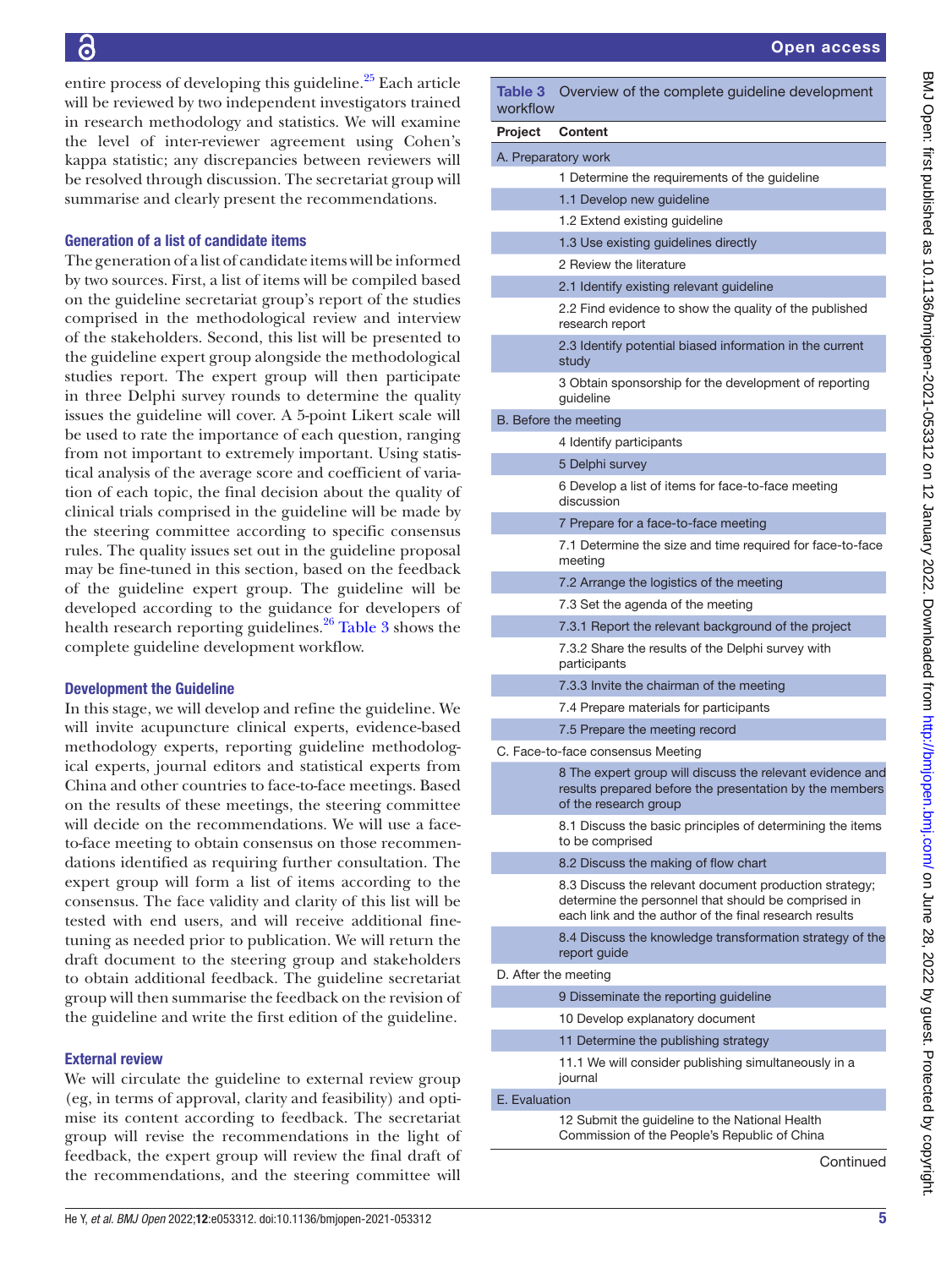|                | <b>Table 3</b> Continued                                                                                                                     |
|----------------|----------------------------------------------------------------------------------------------------------------------------------------------|
| <b>Project</b> | Content                                                                                                                                      |
|                | 13 The quidelines will be translated into multiple<br>languages and recommend it to national clinical trial<br>management agencies           |
|                | 14 Recommend the guidelines to the China Clinical<br>Trials Registration Platform and WHO Clinical Trials<br><b>Registration Institution</b> |
|                | 15 The guideline will be presented at conferences and<br>published in journal                                                                |
|                | 16 Establish a dynamic feedback mechanism and<br>evaluate the quideline                                                                      |

eventually review and approve the full text of the final guideline.

## Updates and evaluation of the guideline

We will evaluate the science, rationality, flexibility, and stability of the whole quality control system for high-quality acupuncture clinical trials, and establish a mechanism of dynamic monitoring and feedback. The guideline will be translated into multiple languages and recommended to national clinical trial management agencies. We will also recommend the guideline to the China Clinical Trials Registration Platform and the WHO Clinical Trials Registration Institution, and recommend the guideline to the National Health Commission of the People's Republic of China. We will incorporate feedback on the content, format and usefulness of the guideline from researchers of these institutions/organisations. We will continue to contact journal editors to update the guideline.

## Stakeholders' involvement

Referring to the 2015 edition of the patient guideline development manual published by the International Guide Collaboration Network, $27$  we will invite stakeholders to participate in the development of the guideline. Stakeholders will comprise patients, clinical acupuncturists, acupuncture researchers, methodological study authors, caregivers, nurses, methodologists, statisticians, health policy-makers, medical legal workers and journal editors. We will seek recommendations from investigators regarding members of the general public and patients who could be recruited for this project. First, we will collect information using cross-sectional surveys, focus interviews, individual interviews, online consultations and other methods. Second, some stakeholders will be able to participate in the guideline expert group to make recommendations about the quality of clinical trials of acupuncture. The responsibilities of stakeholders will mainly comprise: (1) Participating in the investigation and determination of clinical quality problems of acupuncture in the early stage; (2) Formulating recommendations according to evidence from the literature and from clinical research and (3) Feeding back on the guideline recommendations from the perspective of

stakeholders. Informed consent will be obtained from all study participants before the project starts.

## Patient and public involvement of the protocol

This is a protocol of a guideline, and the patient and public involvement is not needed for the protocol.

## **DISCUSSION**

The aim of this protocol is to provide the protocol for developing the guideline which will help to improve the quality of acupuncture clinical trials by (1) Analysing the quality problems in acupuncture clinical trials and developing a guideline, as proposed by the EQUATOR network; (2) Permitting researchers to review the clinical trial quality control manuals and systems and appraise acupuncture clinical trials based on their adherence to proposed guidelines; (3) Establishing a comprehensive quality control system to ensure high quality acupuncture clinical trials, and updating and evaluating the published guideline to ensure that it is useful and widely disseminated; and in doing so (4) Allowing end users of acupuncture clinical trials to better evaluate and identify issues with study design and reporting, enabling them to improve the quality of acupuncture clinical trials in their research.

## Strengths of the future guideline

The guideline will have several strengths. First, a key strength of the guideline is the diversity of our study team. We will invite a large and multidisciplinary team with expertise in consensus activities, guideline development and research methodology and synthesis. We will also invite international experts to participate. This diversity will facilitate the development of the guideline. We will also encourage stakeholders' feedback. The inclusion of journal representatives in our core guideline team will aid the wide dissemination of the guideline, and we will continue to contact journal editors for their endorsement. We will then set up a dynamic feedback mechanism to evaluate and update the guideline as needed. Finally, there is currently no comprehensive guideline for the reporting of quality control systems for high quality clinical trials of acupuncture. Such a guideline in needed with the increase in the number of acupuncture clinical trials.

## Limitation of the protocol

This protocol has some shortcomings. First, the low number of high quality acupuncture clinical trials is a problem. Available relevant literature is limited, and it is difficult to obtain sufficient relevant information to ascertain overall patterns and predict the problems of acupuncture research. This will prolong the literature review and hinder the overall progress of future work. To mitigate this limitation, we will consult extensively with librarians on optimal approaches to identify the maximum number of studies. We will also design all screening and